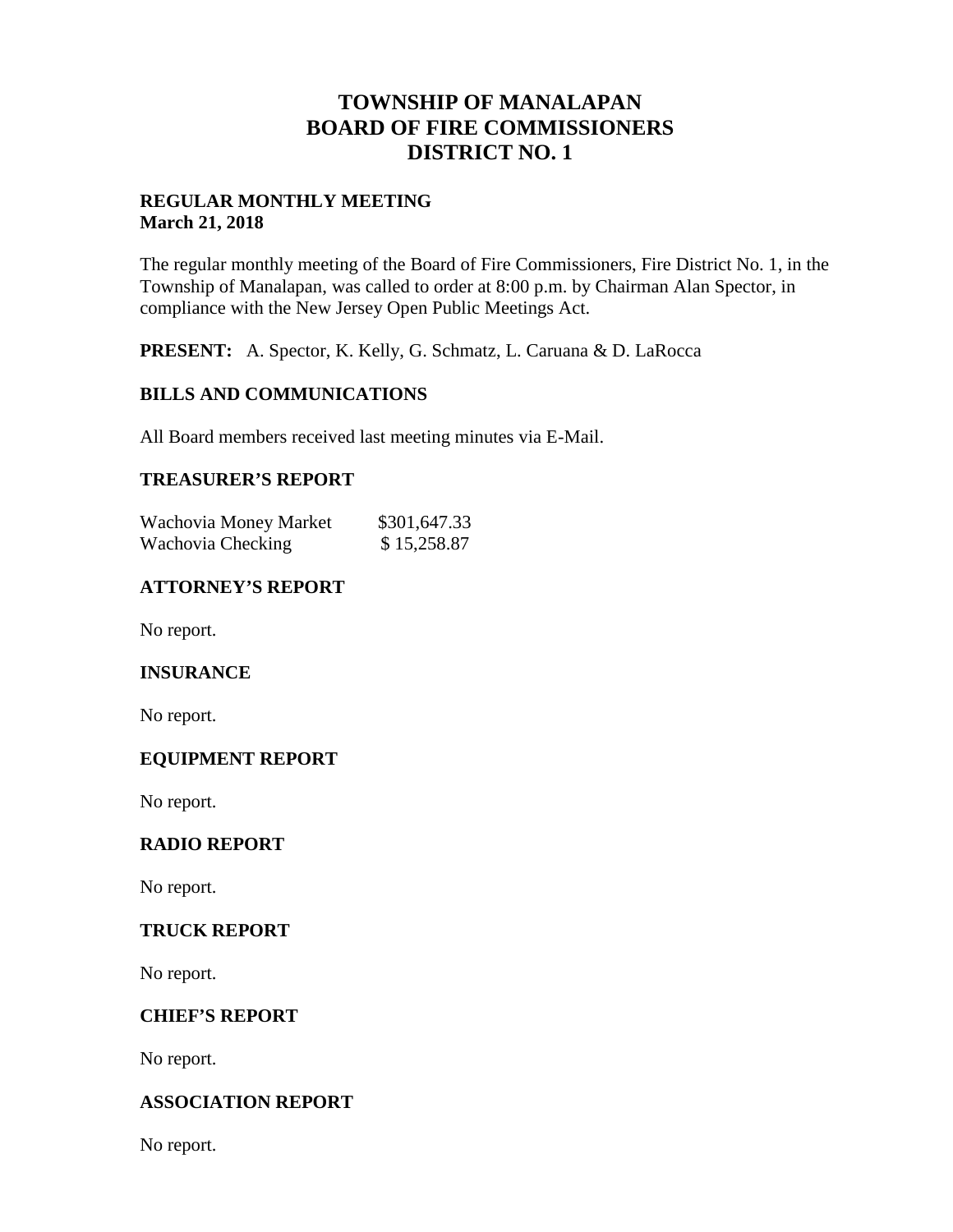#### **TRUSTEES' REPORT**

No report.

## **OLD BUSINESS**

See attached.

#### **NEW BUSINESS**

Commissioner Kelly made a motion to pay all vouchers; this was seconded by Commissioner LaRocca. All voted aye.

No action was taken other than paying vouchers due to severe weather condition.

Meeting opened to the public at 8:12 P.M.

A motion was made by Commissioner Spector to adjourn; it was seconded by Commissioner Kelly and all voted aye.

Meeting adjourned at 8:14 P.M.

Respectfully submitted, Kenneth Kelly, Clerk